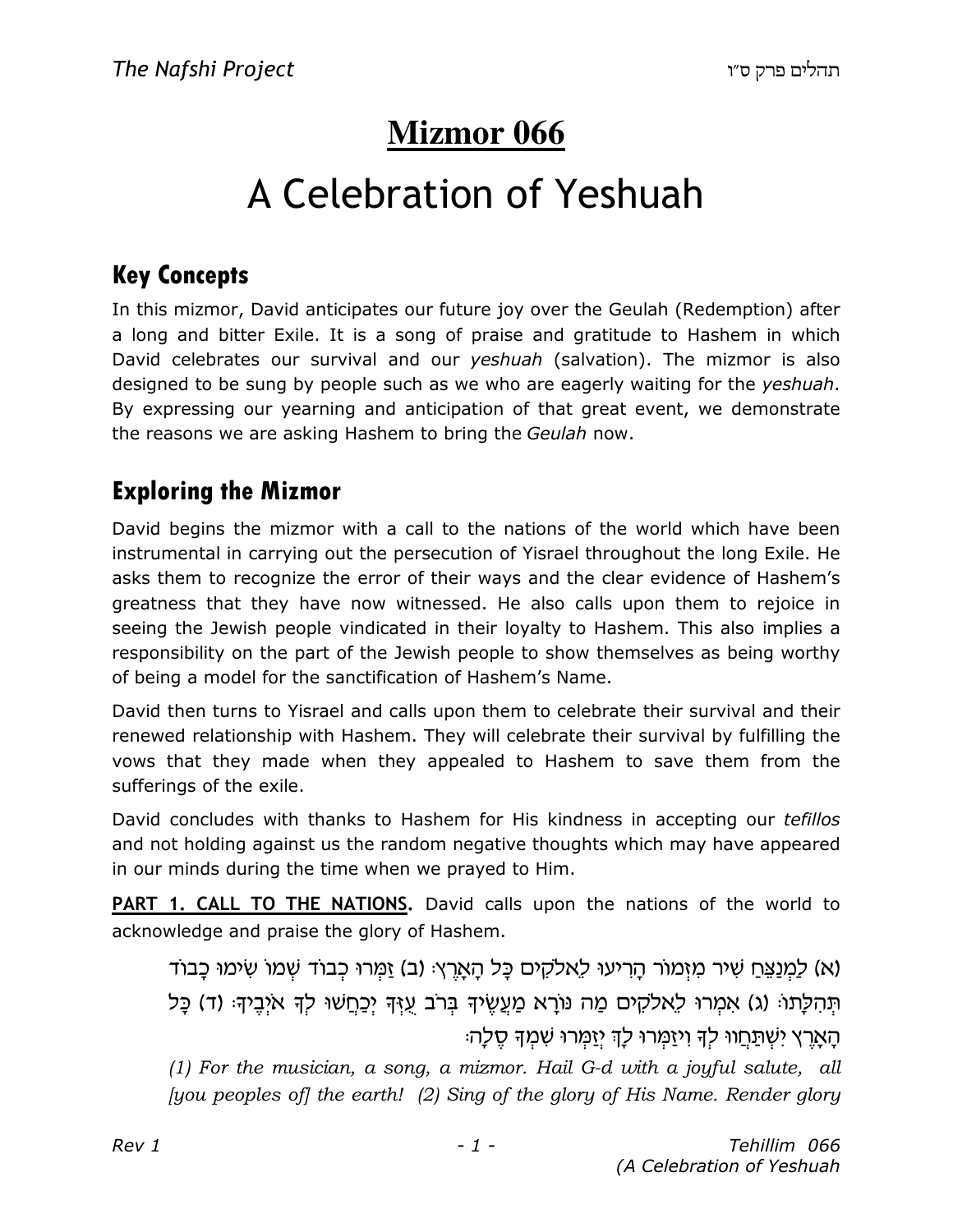[by singing] His praise. (3) Say to G-d, "How awesome are Your deeds! Because of Your great power , Your foes deny [their enmity] to You." (4) All the earth bows to You and they sing [in homage] to You. They sing Your Name, Selah!

**PART 2. SURVIVAL.** David encourges the Jewish people to look back in gratitude for the times in the past when Hashem has ensured their survival despite the threats of extinction. He asks the nations of the world to join in to the song, since they have now been privileged to witness the truth.

(ה) לְכוּ וּרְאוּ מִפְעֵלוֹת אֱלֹקִים נוֹרָא עֲלִילַה עַל בְּנֵי אֲדָם (ו) הַפַּךְ יָם לִיַבָּשָׁה בַּנָּהַר יַעֲבְרוּ בִרָגֶל שָׁם נְשָׂמְחָה בּוּ (ז) מֹשֵׁל בִּגְבוּרָתוֹ עוֹלָם עֵינַיו בַּגּוֹיִם תִּצְפֵּינַה הַסוֹרְרִים אֲל **ירימו** יַרוּמוּ לַמוֹ סֶלַה: (ח) בַּרְכוּ עֲמִים אֱלֹקֱינוּ וְהַשְׁמִיעוּ קוֹל ׁתְּהִלַּתוֹּ (ט) הַשַּׂם נַפְשֶׁנוּ בַּחַיִּים וְלֹא נַתַן לַמּוֹט רַגְלְנוּּ

(5) [Let Jews say to each other:] Come and see the works of G-d. Awesome is [His] methodology [of control] over [the history of] mankind. (6) He turned the Sea into dry land. They crossed the River on foot [to enter Eretz Yisrael]. There we will rejoice in Him. (7) He rules with His [unique] power forever. His eyes scrutinize the nations. Let not the disobedient think highly of themselves, Selah.

(8) [Addressing the nations:] Bless our G-d, you peoples. Make the sound of His praise heard. (9) [Praise G-d] Who has kept us alive and He did not let our foot falter.

PART 3. THROUGH FIRE AND WATER. David now turns to Hashem in the name of the Jewish people to express their recognition of the purpose that was served in the suffering they endured throughout the Exile. It was a long and arduous test that refined and purified the souls of our people. David concludes this part with an expression of gratitude for the *yeshuah* that has finally come about.

(י) כִּי בְחַנְתַּנוּ אֱלֹקִים צְרַפְתָּנוּ כִּצְרָף כָּסֵף: (יא) הֲבֵאתָנוּ בַמְּצוּדָה שַׂמִתָּ מוּעֲקָה בְמַתְנֵינוּּ (יִב) הַרְכָּבְתַּ אֱנוֹשׁ לְרֹאשֶׁנוּ בַּאנוּ בָאֵשׁ וּבַמַּיִם וַתּוֹצְיאֵנוּ לַרְוַיַהּ (10) For You tested us  $\lim_{h \to 0}$  our Exile] O G-d. You refined us as one refines silver. (11) You brought us into confinement. You placed restraints upon our limbs. (12) You let men ride over us. We came through fire and water. [But now] You brought us out to abundance.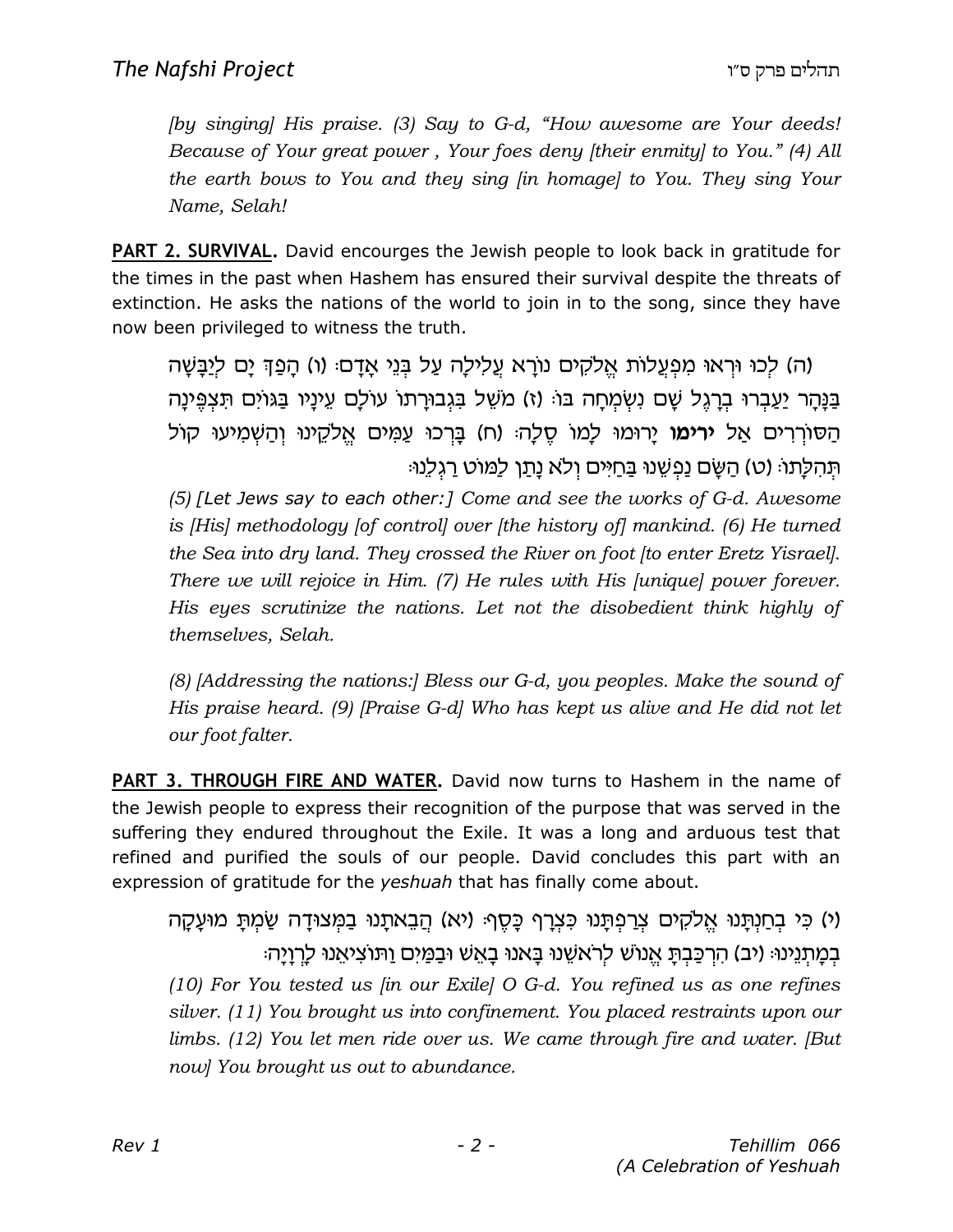PART 4. KEEPING THE PROMISE. During the times when Jews are in distress they cry out to Hashem for His help. They strengthen their confidence in that yeshuah by vowing to bring offerings to Hashem in gratitude. David now reiterates the intent of the Jewish people to fulfill their vows and thereby make the yeshuah certain.

(יג) אֲבוֹא בֵיתְךָ בְעוֹלוֹת אֲשָׁלֶם לִךְ נְדָרַיּ (יד) אֲשֶׁר פַּצוּ שְׂפָתַי וְדְבֵּר פִּי בַּצַּר לִי (טו) עלות מחים אַעֲלֶה לַדְּ עִם קְטֹרֶת אֵילִים אֲעֱשֶׂה בַקַּר עִם עַתּוּדִים סֶלַה: (13) [Hashem,] I shall come into Your House with burnt-offerings. I shall fulfill my vows to You... (14) ... that my lips uttered and my mouth spoke in my distress. (15) I will offer up to You burnt-offerings of fatted animals with the sweet smoke of rams. I will prepare bulls with he-goats. Selah.

**PART 5. CONCLUSION.** David concludes the mizmor by expressing the gratitude of the Jewish people for the kindnesses that Hashem has shown them, especially for listening to their prayers and responding to them, even when the prayers were incomplete or marred by sin.

(טו) לכו שְׁמְעוּ וַאֱסַפְּרָה כָּל יִרְאֵי אֱלֹקִים אֲשֶׁר עֲשָׂה לִנַּפְשָׁיּ (יו) אֱלֹיו פִּי קַרָאתִי וְרוֹמַם תַּחַת לְשׁוֹנְיּ (יח) אֲוֶן אִם רָאִיתְי בְלְבִּי לֹא יְשָׁמַע אֲדֹ־נַיּ (יט) אֲכֵן שַׁמַע אֱלֹקִים הִקְשִׁיב בִּקוֹל תִפְלַתְיּ (כ) בַּרוּךְ אֱלֹקִים אֲשֶׁר לֹא הֵסִיר תִּפְלַתִי וְחַסְדּוֹ מאתי:

(16) Come and listen so that I may tell all [you] who fear G-d what He did for my soul. (17) My mouth called out to Him and exaltation was under my tongue.(18) [Even] if I had allowed [thoughts of] iniquity in my heart, Hashem would not have listened. (19) Indeed, G-d has heard. He has listened to the sound of my prayer. (20) Blessed is G-d, Who has not turned away my prayer nor His lovingkindness from me.

### Learning the Mizmor

#### PART 1. CALL TO THE NATIONS.

### א) לַמְנַצֵּחַ שִׁיר מַזָּמוֹר).

This song has been prepared **for the musician** — לַ<mark>מְנַצֵּח Zh</mark>is song has been prepared **for the musician** a **mizmor** composed by David — מ<mark>ִזְמוֹר — i</mark>n the special form of a  $\mathbf{s}$ ong — שְׁיר that expresses enthusiasm in praise and gratitude to Hashem for the *yeshuah* that He has brought about.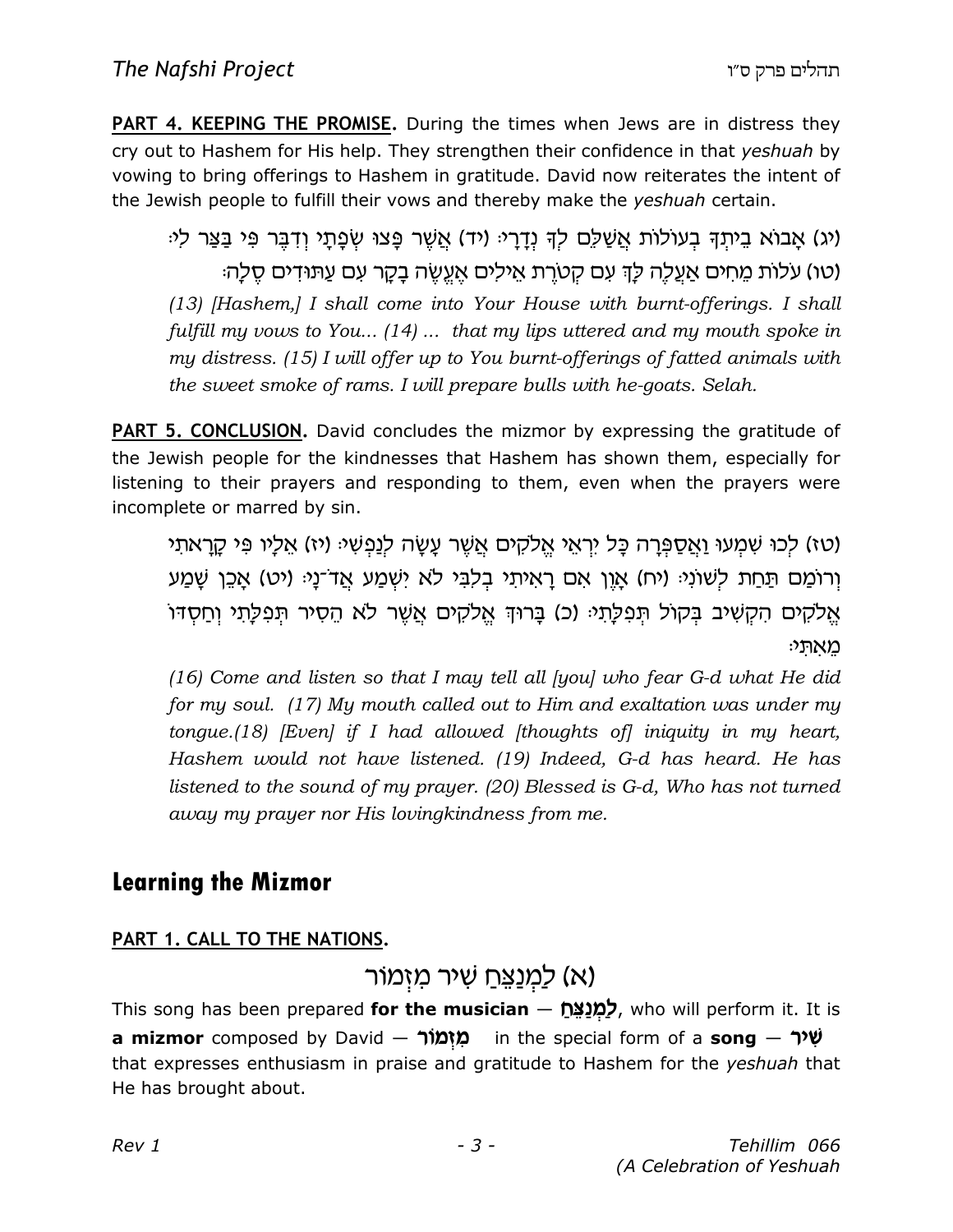# הריעו לאלקים כל הארץ:

Hail G-d with a joyful salute – הָרִיעוּ לָאלקים, all you peoples of the earth –  $\zeta$ ! הארץ

# (ב) זַמַּרוּ כְבוֹד שָׁמוֹ שִׁימוּ כַבוֹד תְּהִלַּתוֹ

Sing about the glory of His Name — יָמְרוּ כְבוֹד שְׁמוֹ Sing about the glory of His Name  $\,$ restored after a bitter period of Exile when the nations questioned His authority. Render the glory – שְׁימוּ כָבוֹד that is fitting to Him by singing His praise – ּתְּהִלְתוֹ.

# (ג) אמרוּ לאלקים מַה נוֹרַא מַעֲשֵׂיךָ בּרב עַזִּךְ יִכַּחֲשׁוּ לִךְ איִבֵיךְ:

Acknowledge to G-d that you are convinced of His truth. Say to G-d  $-$  אִמְרוּ ּלֵאלֹקִים ("How awesome is the fact of Your many deeds – לִאלֹקִים Because of Your great power – בְּרֹב עֻזְּךָ, which You reveal in the forces of nature and the events of history, Your foes are forced to deny their enmity to Y**ou — יְכַחֲשׁוּ לְדָּ א**יְ**בֶיד**ָ? and they declare allegiance to You."

# (ד) כַּל הַאֲרֵץ ישָׁתַּחֲווּ לִדְ וְיזַמְּרוּ לַדְ יִזַמְרוּ שִׁמְךָ סֵלָה

בְּל הָאָרֶץ יִשְׁתַּחֲוּוּ לְדָּ — All the people of **the earth bows** in submission **to You** and they sing in homage to You — יִיאַמְּרוּ לָךָ. Then, as they gain understanding of Your majesty, they proceed to sing in contemplation of Your sovereignty as expressed by **Your Name — יְזַמְּרוּ שִׁמְךָ?** At that point their commitment will be eternal, never to be rescinded Selah - יַ סֵלַה

#### PART 2. SURVIVAL.

# (ה) לכוּ וּרְאוּ מִפְעֲלוֹת אֱלֹקִים ּנוֹרַא עֵלִילַה עַל בְּנֵי אַדַם

 $[$ Let Jews say to each other:] Come and see the wondrous works of G-d  $-$  לְכֹוּ **וּרְאוּ מִפְעֲלוֹת אֱלֹקִים**). It is not only the completed acts that are impressive. He acts through a chain of events that can only be understood by seeing the finished result. Awesome indeed is the complex methodology  $-$  (וֹרָא עֲלִילָה by which He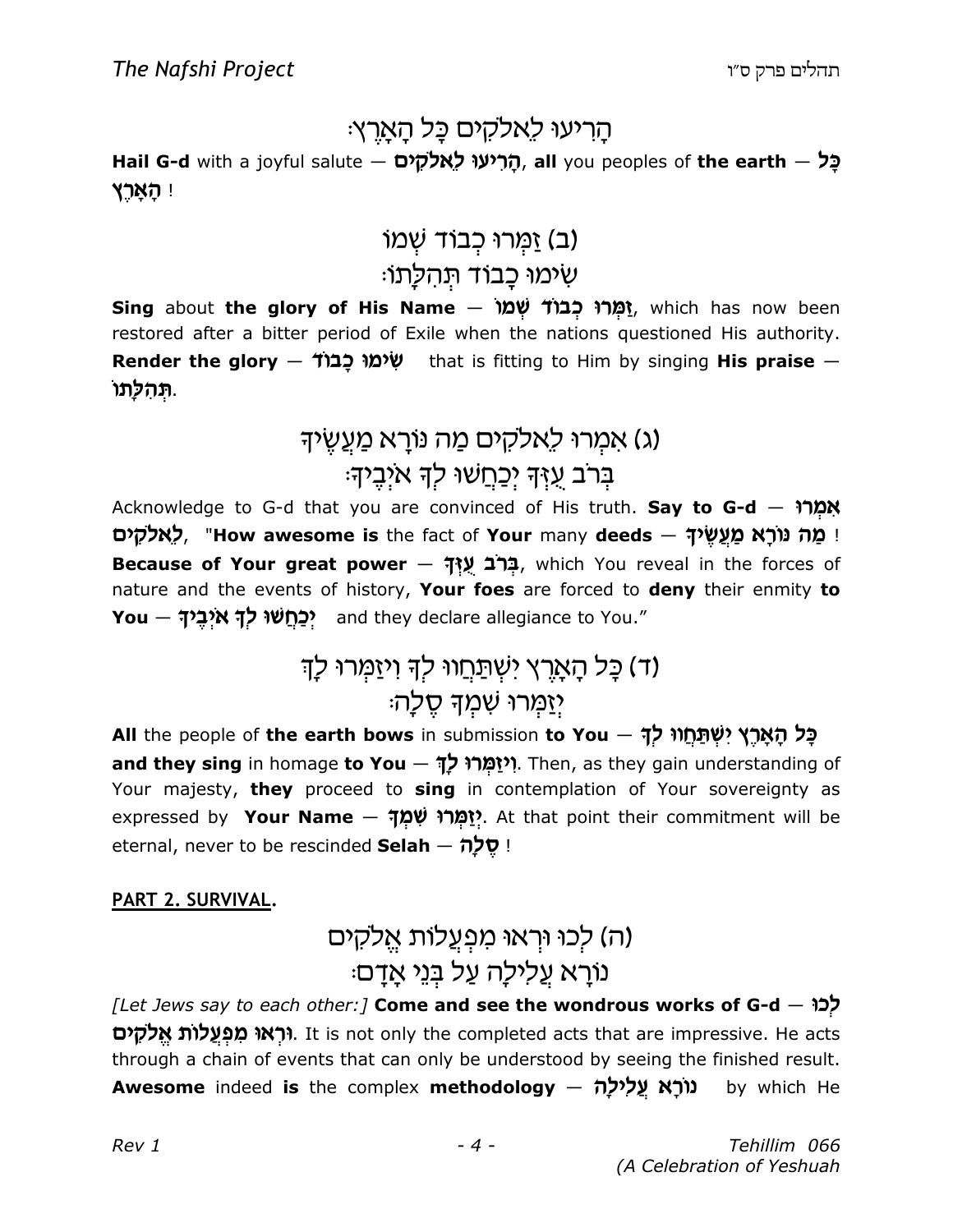controls human history to exert His will **over mankind**  $-$  **מַל בְּנֵי אָדָם**.

 v JCh
k oh Q p v (u) kd r 
c Ur 
c gh r vB C :IC v j 
n 
Gb o J

He turned the Sea of Reeds into dry land — תְּפַךְּ יָם לְיַבְּשָׁה to enable the Jewish people to escape slavery in Mitzrayim. Then, after 40 years in the Midbar, He stopped the flow of the Yardein River and they crossed the river on foot to enter the Land of Canaan — **בַנָּהָר יַעַבְרוּ בְרָגֶל. There**, when we return to Eretz Yisrael, **we will rejoice in Him — שָׁם נִשְׂמְחָ***ה* **בֿוֹ** to see how His glory is finally revealed.

# (ז) משֻל בּגְבוּרַתוֹ עוֹלַם עֵינָיו בַגוים תּצְפֵינַה הַסוֹרְרִים אַל יַרוּמוּ לַמוֹ סֵלַה

He rules with His unique power forever — מֹשֵׁל בִּגְבוּרָתוֹ עוֹלָם. His is the power of gevurah, which involves the ability to restrain display of His might, by watching how the nations will use or abuse their sovereignty over Yisrael. Thus, His eyes <mark>scrutinize</mark> the behavior of **the nations — אֵינָיו בַגּוֹיִם תִּצְפֶּינָה. Let the not** disobedient think highly of themselves – הסוררים אל ירומו למו for having destroyed the Bais Hamikdash. They will be called to accounting in due course,  $Selah - \eta \nabla$ .

# (ח) בַּרְכוּ עַמִּים אֱלִקֱינוּ וְהַשְׁמִיעוּ קוֹל תְּהִלְתוֹ:

[Addressing the nations:] Think carefully about what you have seen and bless our G-d, O you **peoples** of the world — בְּרְֽ**כוֹ עַמִּים אֱלֹקֵינוּ. Make the sound of His praise heard — יְהַשְׁמִיעוּ קוֹל תְּהִלְתוֹ**<br>for the miraculous manner in which He has enabled Israel to survive thousands of years of unremitting persecution and oppression.

### (ט) הַשֵּׂם נַפְשֶׁנוּ בַּחַיּים ולא נַתַן לַמּוט רַגְלֵנוּ:

Praise G-d **Who has kept us alive — הַשֶּׁם נַפְשֶׁנוּ בַּחֲיִּים** throughout all these years of physical and spiritual persecution, and when we were about to waver, He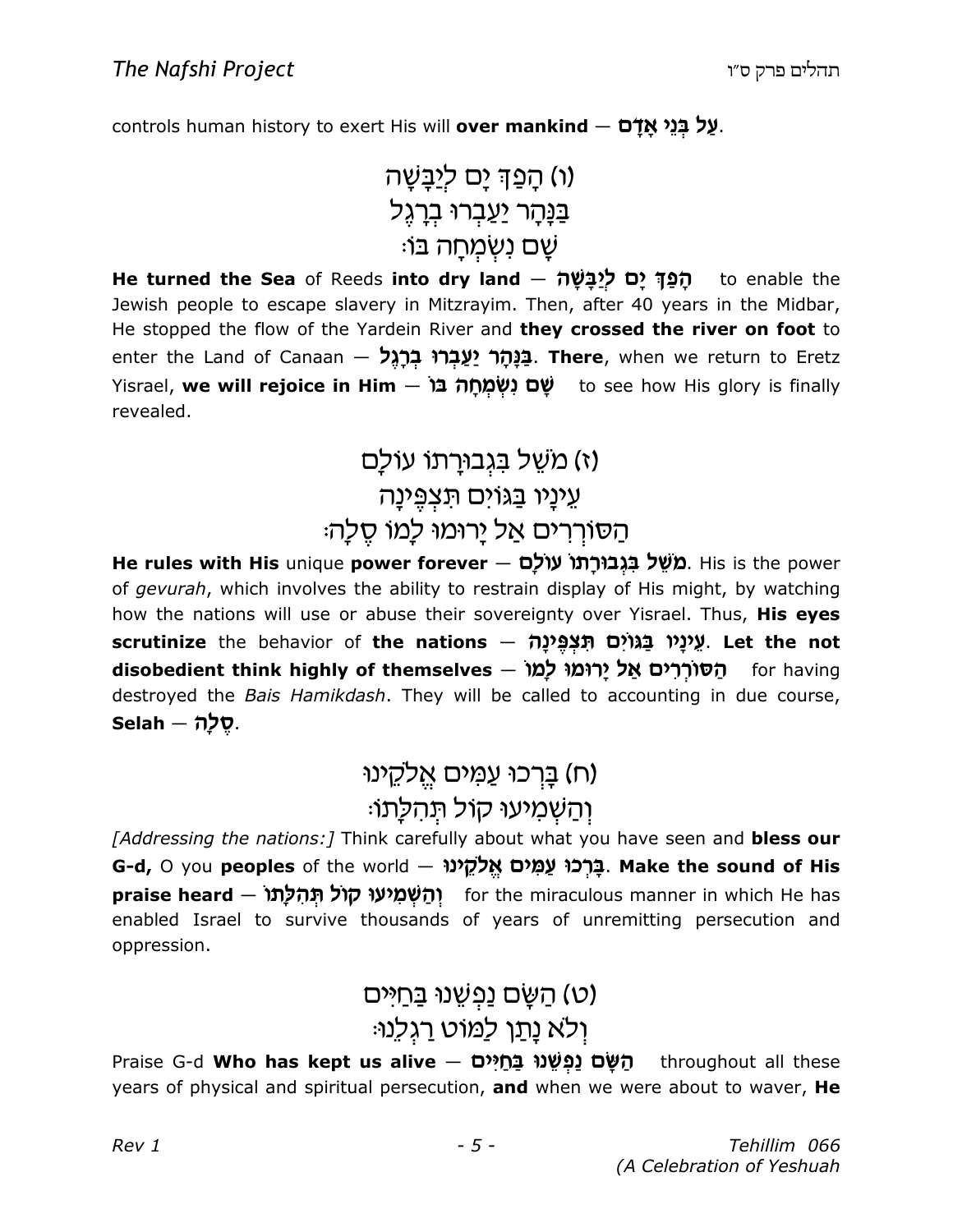did not let our foot falter – יְלֹא נָתַּן לַמּוֹט רַגְלֵנוּ in a way that we would be unable to rise again.

#### PART 3. THROUGH FIRE AND WATER.

(י) כי בחנתָנוּ אֵלקים ּ צִרַפְתַּנוּ כִּצְרַף כַּסֵף*:* 

(בִּי בְחַנְתָּנוּ אֱלֹקִים — Addressing Hashem:] **For You tested us** in our Exile, **O G-d,** to encourage us to do teshuvah. You refined us as one refines silver in the heat of fire — **גְרַמְּנוּ כִּצְרָף ۖ כָּסֶף**<br>to remove its impurities.

> (יא) הַבָאתַנוּ בַמִּצוּדַה ּשַׁמְתַּ מוּעֲקָה בְּמַתְנֵינוּ:

Y**ou brought us into confinement — הֲבֵאתְנוּ בַמְּצוּדָה** of a ghetto existence, surrounded by hostile nations. **You placed restraints upon our limbs**  $-$  **שָׁמְתָּ** מ**וּעָקָה בְמַתְנֵינוּ** to limit our freedom of movement.

### (יב) הרְכַּבְתַ אֱנוֹשׁ לְרֹאשֶׁנוּ באנו באש ובמים ותוציאנו לרויה:

In earlier times we answered only to You, but once we went into Exile You let men of the lowest moral level **ride over us — הִרְכַּבְתָּ אֱנוֹשׁ לְרֹאשֵׁנוּ,** imposing their authority. We came through the tribulations of fire and water  $-$  עֲאנוּ בָאֵשׁ oh NcU. But now the yeshuah is here and You brought us out to abundance — וַתּוֹצִיאֵנוּ לַרְוָיָה.

#### PART 4. KEEPING THE PROMISE.

(יג) אָבוֹא בֵיתִךְ בְעוֹלוֹת

### אַשַׁלָם לִדְּ נְדַרִי<sub>ָ</sub>

Hashem , when I was in dire straits I pleaded for Your help. I was confident that You would answer me and so I vowed that when the Geulah comes I would express my thanks with offerings of gratitude in Your holy House. That blessed time has come and I shall now come into Your House with burnt-offerings  $\aleph$ בֵּיתְךָ נְדָלִי — Thus, **I shall fulfill my vows to You .בֵיתְךָ בְעוֹלוֹת**.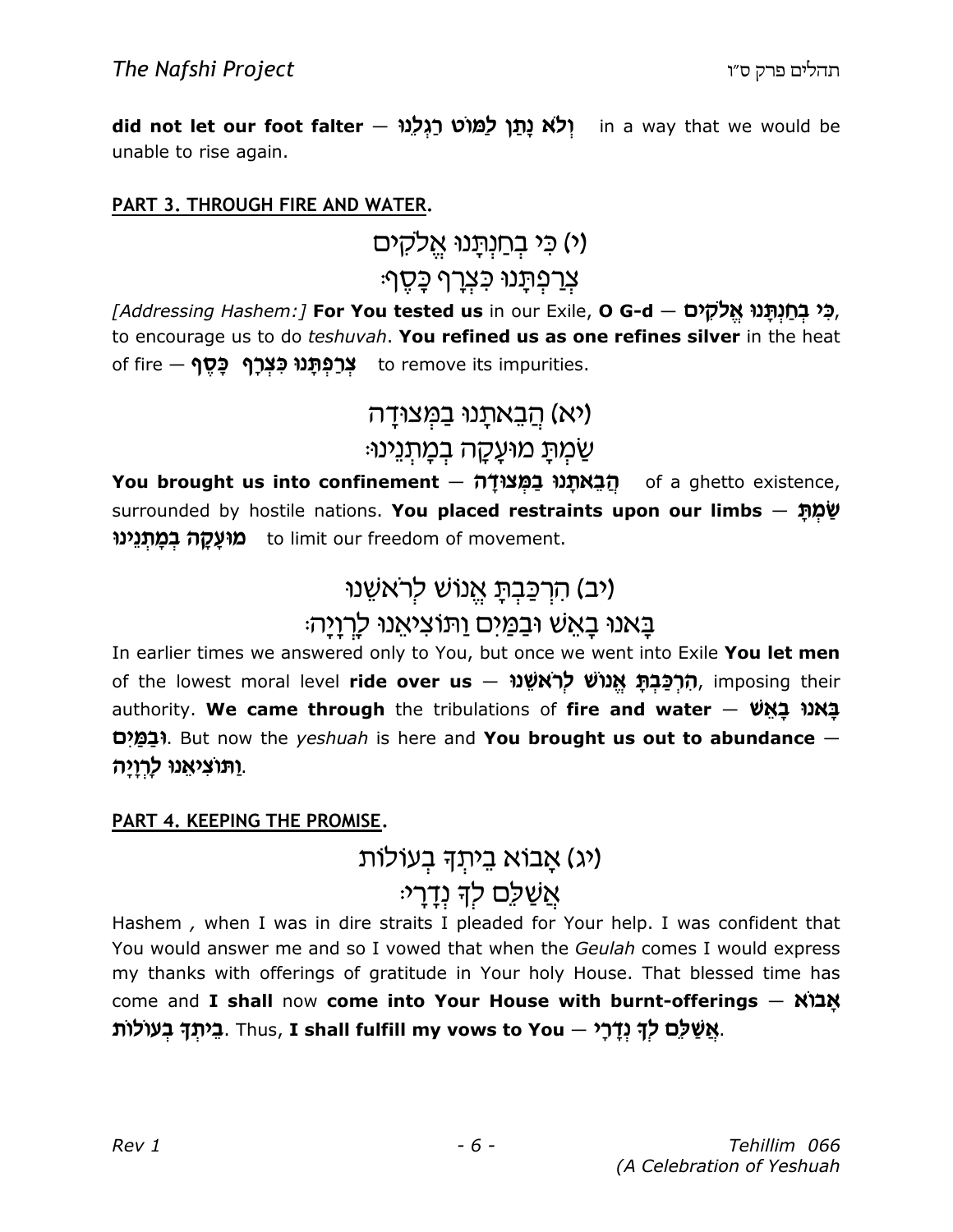# יד) אַשֶׁר פַּצוּ שָׂפַּתֵי) ֿוְדָבֵּר פִּי בַּצַר לִי

These were the vows **that my lips uttered — אֲשֶׁר פָּצוּ שְׂפָתָ***ר* **and my mouth** spoke in my distress – יִוְדְבֶר פִּי בַּצַּר לִי

# (טו) עלות מחים אעלה לד עם קטרת אילים אעשה בקר עם עתודים סלה:

I will offer up to You burnt-offerings of fatted animals – עלות מחים אַעֲלַה לֶךְ, with the sweet smoke of rams  $-$  שְׁלָרָת אֵילִים. I will prepare the finest bulls with he-goats — אֲעֱשֶׂה בָקָר עִם עַתּוּדִים, Selah — שֵׁלָה.

PART 5. CONCLUSION.

# (טז) לְכוּ שְׁמָעוּ וַאֲסַפְּרָה כָּל יִרְאֵי אֵלקים ּאֲשֶׁר עָשָׂה לִנַּפִּשִׁי

 $[$ David speaks to the Jewish people:] Come and listen so that I may tell  $-$  לְכוֹ בָּל יִרְאֵי אֱלֹקָים — all you **who fear G-d <sup>שׁ</sup>מְעוּ וַאֲסַפְּרָה** — what Hashem **did for** my soul – אֲשֶׁר עָשָׂה לְנַפְשִׁי

# ויז) אליו פי קראתי וְרוֹמֵם תַּחַת לְשׁוֹנִ<sup>נ</sup>ּ:

When I was in distress, I turned to Him  $-$  אֱלַ $\gamma$  in supplication with the words of my mouth  $\theta$  and then my whole being called out to Him  $\theta$ . But before I had fully I expressed my supplication, He had decreed my yeshuah. And so my grateful **exaltation was** already **under my tongue – יְרוֹמֵם תַּחַת לְשׁוֹנִי**,

# יח) אָוֵן אם רָאיתי בלבי ּלֹא ישָׁמַע אֲד־נַי

Even **if I had allowed** thoughts of **iniquity in my heart – אָ**יֶ**ן אִם רָאִיתִי בְל**ַבִּי, Hashem would not have listened to them – לֹא יִשְׁמַע אֲדֹ נַי and would not have counted them against me. In His mercy He does not consider unspoken evil thoughts as though they had been spoken.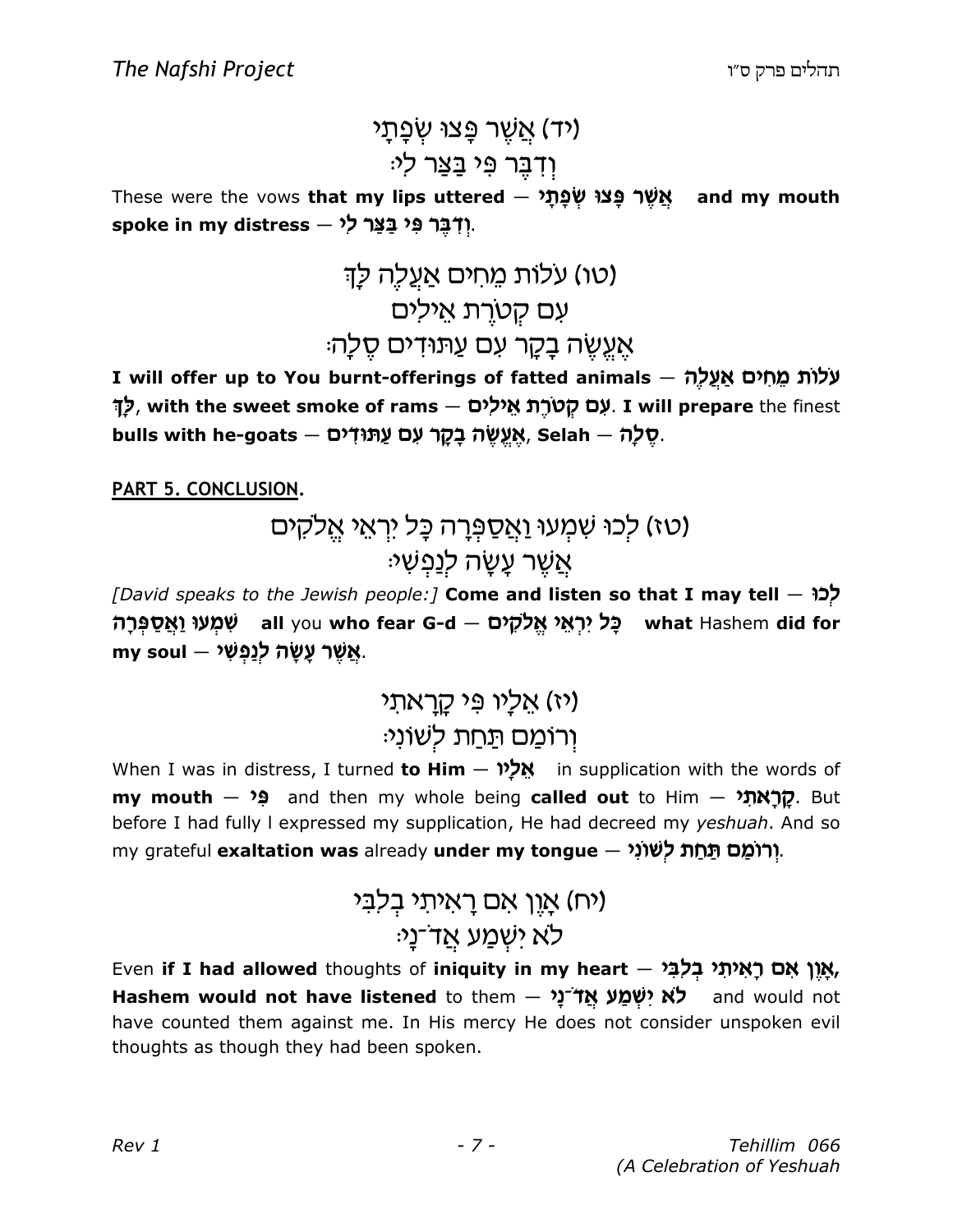## יט) אַכֵּן שַׁמַע אַלקים) הקשיב בקול תפלתי:

Indeed — שְׁמַע אֱלֹקִים — Indeed — שָׁמַע אֱלֹקִים. He has heard l**istened to the sound of my prayer – הִקְשִׁיב בְּקוֹל תְּפִלְתִ***י* **as soon as it** entered my thoughts.

> (כ) בַרוּךְ אֵלקים אֲשֶׁר לֹא הֵסְיר ּהִפִּלְתי וְחַסְדוֹ מֵאתִי

Blessed is G-d — פֵרוּךְ אֱלֹקִים, Who has not turned away — אֲשֶׁר לֹא הֶסְיר my prayer nor His lovingkindness — תְּפִלְתֵּי וְחַסְדֹּוּ) from me — מֵאִתְּי though Hashem had already decided to help me, He wanted to hear my tefillah, because through tefillah I became closer to Him.

### Living the Mizmor

Listed below are some of the lessons that you can draw from this mizmor, as well as some of the thoughts you might have in mind when you say the words of the mizmor as a tefillah, expressing your devotion to Hashem.

#### Tehillos for Life - Public Acclaim.

[66:1] DREAMS FULFILLED. – הַרִיעוּ לֵאלֹקִים כָּל הָאֲרֵץ (66:1 joyful salute, all (you peoples of) the earth!" This part of the mizmor is directed to the nations of the world but the Jewish people will experience special joy in publicy acclaiming Hashem and seeing their dreams fulfilled.

[66:2] - יַמְרוּ כְבוֹד שְמוּ שִימוּ כָבוֹד תְּהִלְתוּ [66:2] - Sing of the glory of His Name. Render glory [by singing] His praise.

#### Tehillos for Life - Contemplation of Hashem.

[/Let Jews say to each other:] –**לְכוּ וּרְאוּ מִפְעֲלוֹת אֱלֹקִים – [**66:5] HISTORY. – "Come and see the works of G-d. Awesome is [His] methodology [of control] over [the history of] mankind." Recall the events by which Hashem quided the history of national development for us and the nations of the world.

ַ רְפַ**ּךְ יָם לְיַבָּשֶׁה בַּנָּהָר יַעַבְרוּ בְרָגֶל (1**66:6) **[G6:6]** - הַפַּךָ יָם לְיַבָּשָׂה - He turned the Sea into dry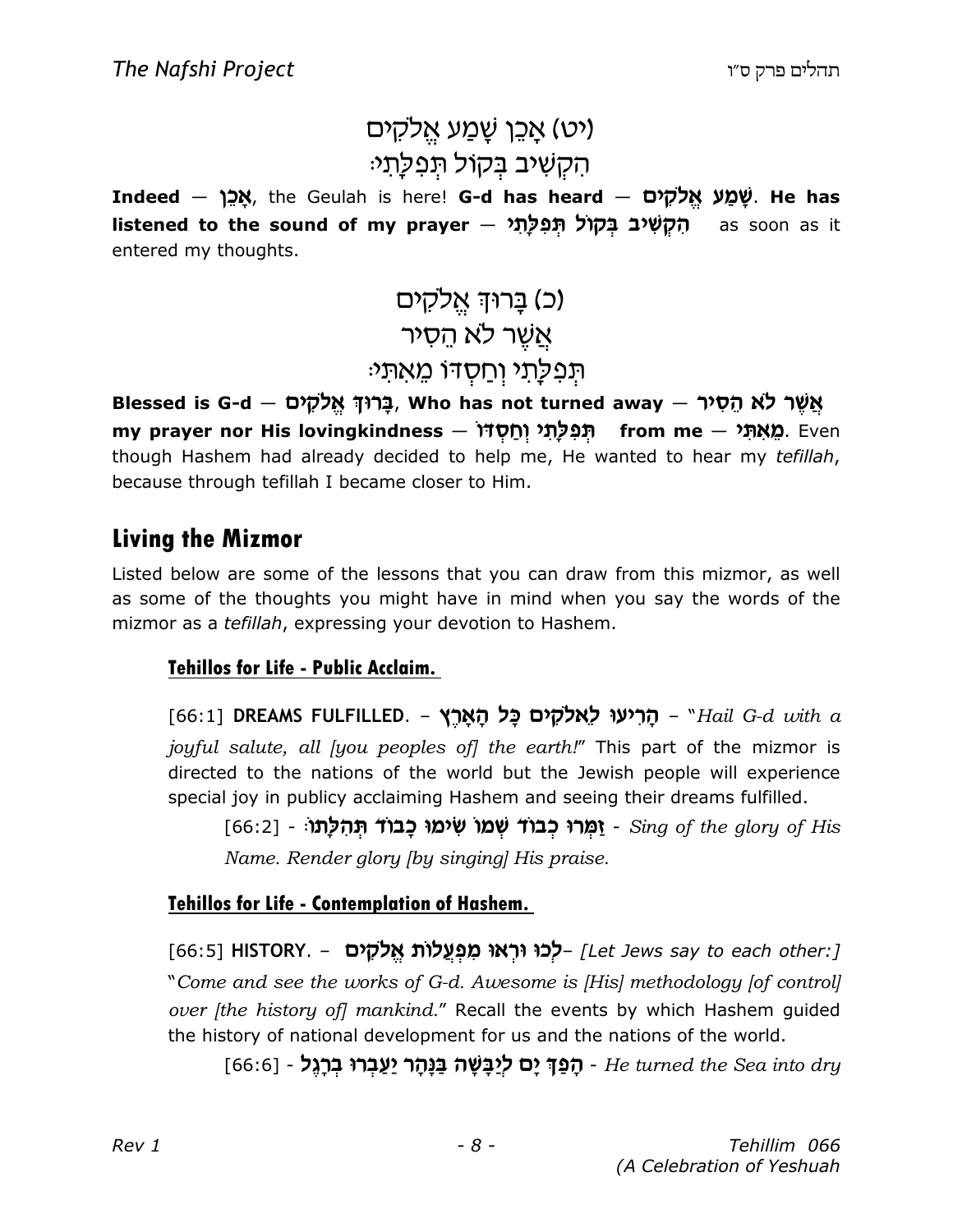land. They crossed the River on foot [to enter Eretz Yisrael]. There we will rejoice in Him.

#### Tefillos for Life - Your Gratitude.

[66:12] FIRE AND WATER. - רְאֲנוּ בְאֵשׁ וּבַמַּיִם וַתּוֹצִיאֵנוּ לְרְזָיָה (G6:12 through fire and water. [But now] You brought us out to abundance." Thank Hashem for the abundance you are enjoying. Even your tribulations of "fire and water" were of value to you because of their effect upon your character. Your appreciation of good fortune is directly dependent upon what you went through to get where you are now.

[66:13] OFFERINGS. - **אָבוֹא בֵיתְךָ בְעוֹלוֹת אֲשַׁלֵּם לְךָ נְדָרָי** shall come into Your House with burnt-offerings. I shall fulfill my vows to You." Look forward to the opportunity to demonstrate your gratitude to Hashem in a concrete, physical way.

 $[66:18]$  DISTRACTIONS. – אָוֶן אִם רָאִיתִי בְּלִבִּי לֹא יִשְׁמַע אֲדֹ־נָי (Even] if I had allowed *[thoughts of] iniquity in my heart, Hashem would not have* listened." Even if your tefillos to Hashem were marred by distractions, thoughts that you found difficult to control, Hashem heard your good thoughts and disregarded the thoughts you did not really mean to have.

ַ בָּרוּדְ אֱלֹקִים אֲשֶׁר לֹא הֵסִיר תְּפִלְתִי וְחַסְדֹּו מֵאִתִּי – .ATTENTION [66:20] "Blessed is G-d, Who has not turned away my prayer nor His lovingkindness from me." Thank Hashem for giving you His individual attention when you pray to Him. Even if you are unworthy, He loves you and listens to your *tefillos* in every situation that you may find yourself.

### Sources

The primary sources used in the interpretation of the verses of this mizmor are listed below.

| ח - רש״י, רד״ק                       | א - רד״ק                         |
|--------------------------------------|----------------------------------|
| ט - רד"ק, ספורנו, מצודות,            | ב – רש"י, אבן עזרא, רד"ק, מצודות |
| י - רש״י, מצודות, מלבי״ם             | $t - T \equiv r$ רש"י, הר        |
| $\mathcal{C}$ יא – רש"י, רד"ק, רשר"ה | ד – מצודות, מלבי״ם, רשר״ה        |
| יב - רד"ק, רשר"ה                     | ה - אבן עזרא, רד"ק, רשר"ה        |
| יג - רש"י, רד"ק                      | ו - אבן עזרא, רד״ק, מלבי״ם       |
| יד - רד"ק, אלשיך                     | ז - רש"י, אבן עזרא אלשיך         |

Rev 1 - 9 - Tehillim 066 (A Celebration of Yeshuah